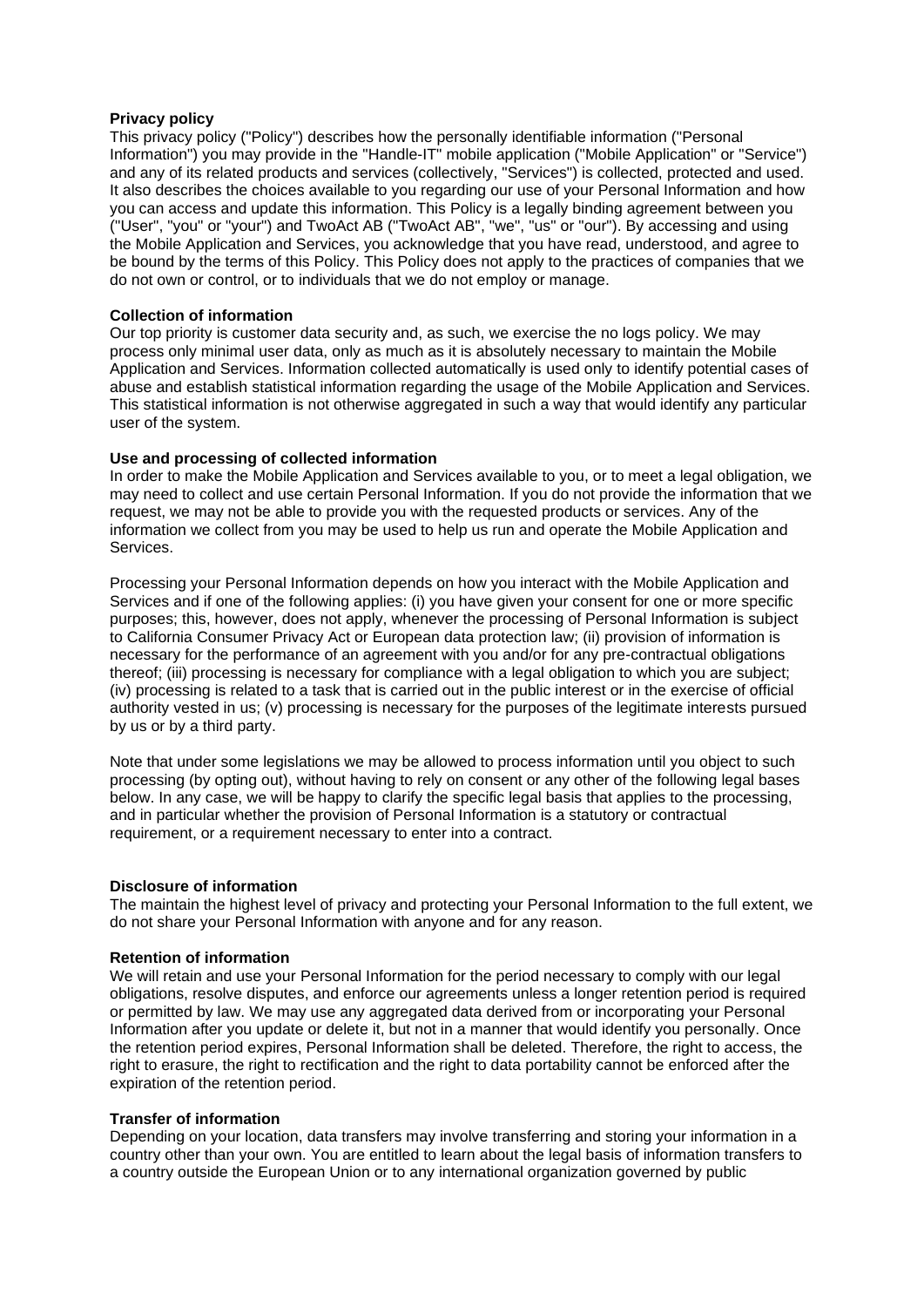international law or set up by two or more countries, such as the UN, and about the security measures taken by us to safeguard your information. If any such transfer takes place, you can find out more by checking the relevant sections of this Policy or inquire with us using the information provided in the contact section.

# **The rights of users**

You may exercise certain rights regarding your information processed by us. In particular, you have the right to do the following: (i) you have the right to withdraw consent where you have previously given your consent to the processing of your information; (ii) you have the right to object to the processing of your information if the processing is carried out on a legal basis other than consent; (iii) you have the right to learn if information is being processed by us, obtain disclosure regarding certain aspects of the processing and obtain a copy of the information undergoing processing; (iv) you have the right to verify the accuracy of your information and ask for it to be updated or corrected; (v) you have the right, under certain circumstances, to restrict the processing of your information, in which case, we will not process your information for any purpose other than storing it; (vi) you have the right, under certain circumstances, to obtain the erasure of your Personal Information from us; (vii) you have the right to receive your information in a structured, commonly used and machine readable format and, if technically feasible, to have it transmitted to another controller without any hindrance. This provision is applicable provided that your information is processed by automated means and that the processing is based on your consent, on a contract which you are part of or on pre-contractual obligations thereof.

# **The right to object to processing**

If you are a resident of the European Economic Area (EEA), you have certain data protection rights and TwoAct AB aims to take reasonable steps to allow you to correct, amend, delete, or limit the use of your Personal Information. If you wish to be informed what Personal Information we hold about you and if you want it to be removed from our systems, please contact us. In certain circumstances, you have the following data protection rights:

- You have the right to request access to your Personal Information that we store and have the ability to access your Personal Information.
- You have the right to request that we correct any Personal Information you believe is inaccurate. You also have the right to request us to complete the Personal Information you believe is incomplete.
- You have the right to request the erase your Personal Information under certain conditions of this Policy.
- You have the right to object to our processing of your Personal Information.
- You have the right to seek restrictions on the processing of your Personal Information. When you restrict the processing of your Personal Information, we may store it but will not process it further.
- You have the right to be provided with a copy of the information we have on you in a structured, machine-readable and commonly used format.
- You also have the right to withdraw your consent at any time where TwoAct AB relied on your consent to process your Personal Information.

You have the right to complain to a Data Protection Authority about our collection and use of your Personal Information. For more information, please contact your local data protection authority in the European Economic Area (EEA).

# **How to exercise these rights**

Any requests to exercise your rights can be directed to TwoAct AB through the contact details provided in this document. Please note that we may ask you to verify your identity before responding to such requests. Your request must provide sufficient information that allows us to verify that you are the person you are claiming to be or that you are the authorized representative of such person. You must include sufficient details to allow us to properly understand the request and respond to it. We cannot respond to your request or provide you with Personal Information unless we first verify your identity or authority to make such a request and confirm that the Personal Information relates to you.

# **Privacy of children**